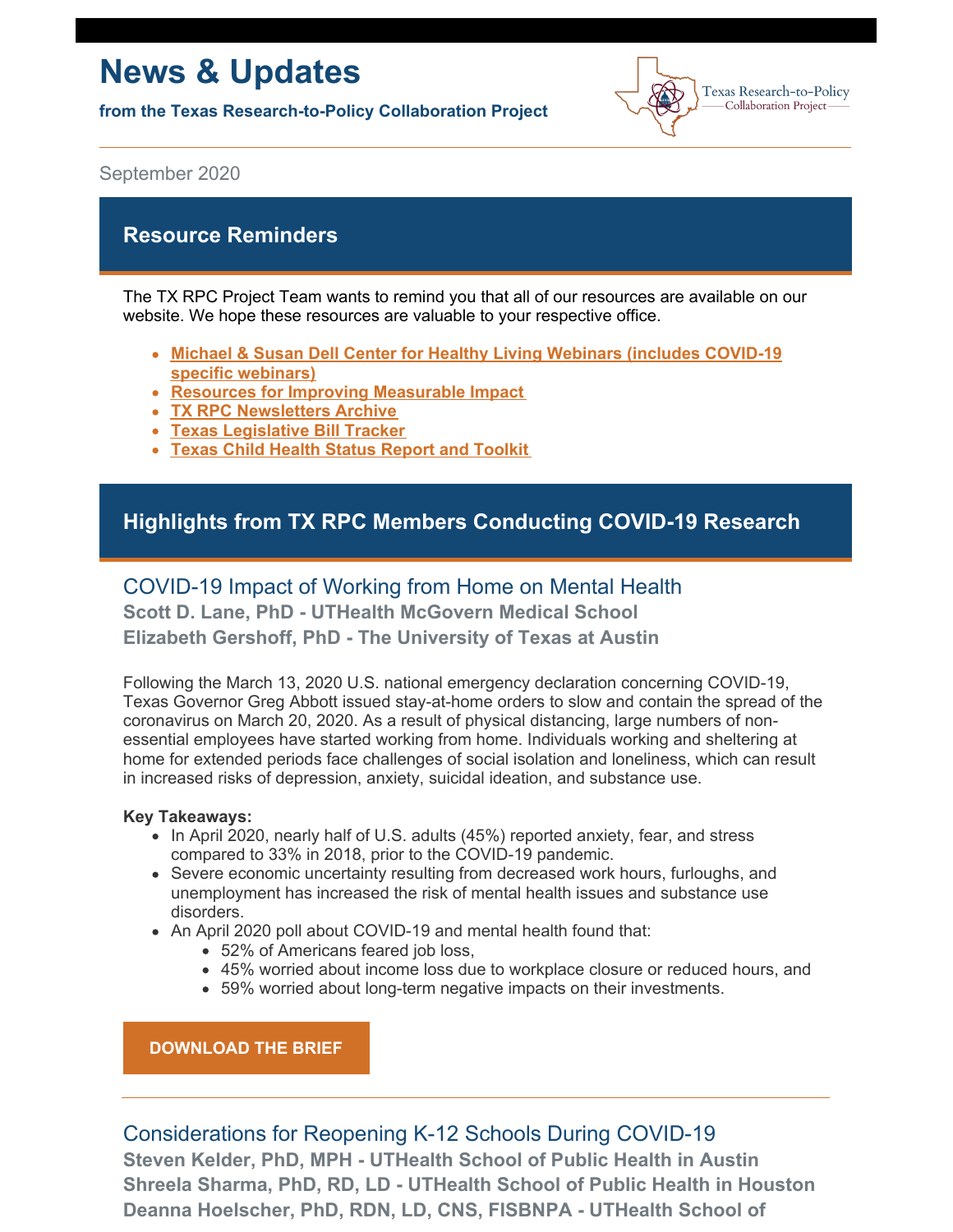## **Public Health in Austin**

In response to COVID-19, most K-12 schools cancelled in-person classes starting in mid-March. On March 19, 2020, Governor Abbott issued an executive order closing all Texas schools; schools completed the 2019-2020 school year through remote learning. In July, the Texas Education Agency released school reopening guidance that included flexibility at the local level to delay start dates and optional online-only delivery for the first several weeks of the 2020-2021 academic year.

### **Key Takeaways:**

- School administrators and staff, parents, policy makers, and public health professionals are concerned about the unknown health consequences of resuming in-person instruction at the start of 2020-21 school year.
- Distance learning creates practical and economic challenges for parents, as working parents, particularly essential workers, need to either miss work or find childcare alternatives when schools are closed for in-person instruction.
- The benefits of in-person instruction are significant, however, reopening schools during the COVID-19 pandemic may result in serious health consequences for school staff, students, and families.

## **[DOWNLOAD](https://sph.uth.edu/research/centers/dell/legislative-initiatives/Reopening Schools During COVID19 8-20-2020.pdf) THE BRIEF**

Absent widespread testing, Texas schools have limited tools to prevent coronavirus spread

**Diana Cervantes, DrPH, MPH - University of North Texas Health Science Center**

Texas RPC Network Member, Dr. Cervantes, was quoted in a *Texas Tribune* article about the challenge for school administrators in preventing large-scale coronavirus outbreaks.

#### **Key Takeaways:**

- Administrators will face the challenge of keeping coronavirus cases from growing into outbreaks that force school shutdowns and spark community hot spots.
- Mitigation measures is the best strategy: mask-wearing, hand-washing, keeping students in isolated cohorts, ensuring proper ventilation and holding class outside whenever possible.

## **READ THE [ARTICLE](https://www.texastribune.org/2020/09/02/texas-schools-coronavirus-tests/)**

# Determining Rates of COVID-19 Community Spread with Antigen & PCR Tests

**Catherine Troisi, PhD, MS - UTHealth School of Public Health in Houston**

Texas RPC Network Member, Dr. Troisi, was quoted in a *Houston Chronicle* article about the importance of using both antigen and PCR tests and data to determine the rate of COVID-19 spread within a community.

## **Key Takeaways:**

- The number of both kinds of tests should be reported publicly to give people a better idea of what is happening in the community.
- Data gaps worry lawmakers, hospital administrators and emergency responders who are on the front lines of the outbreak.
- Without better data, the state cannot communicate a clear picture of the pandemic's scope to the public.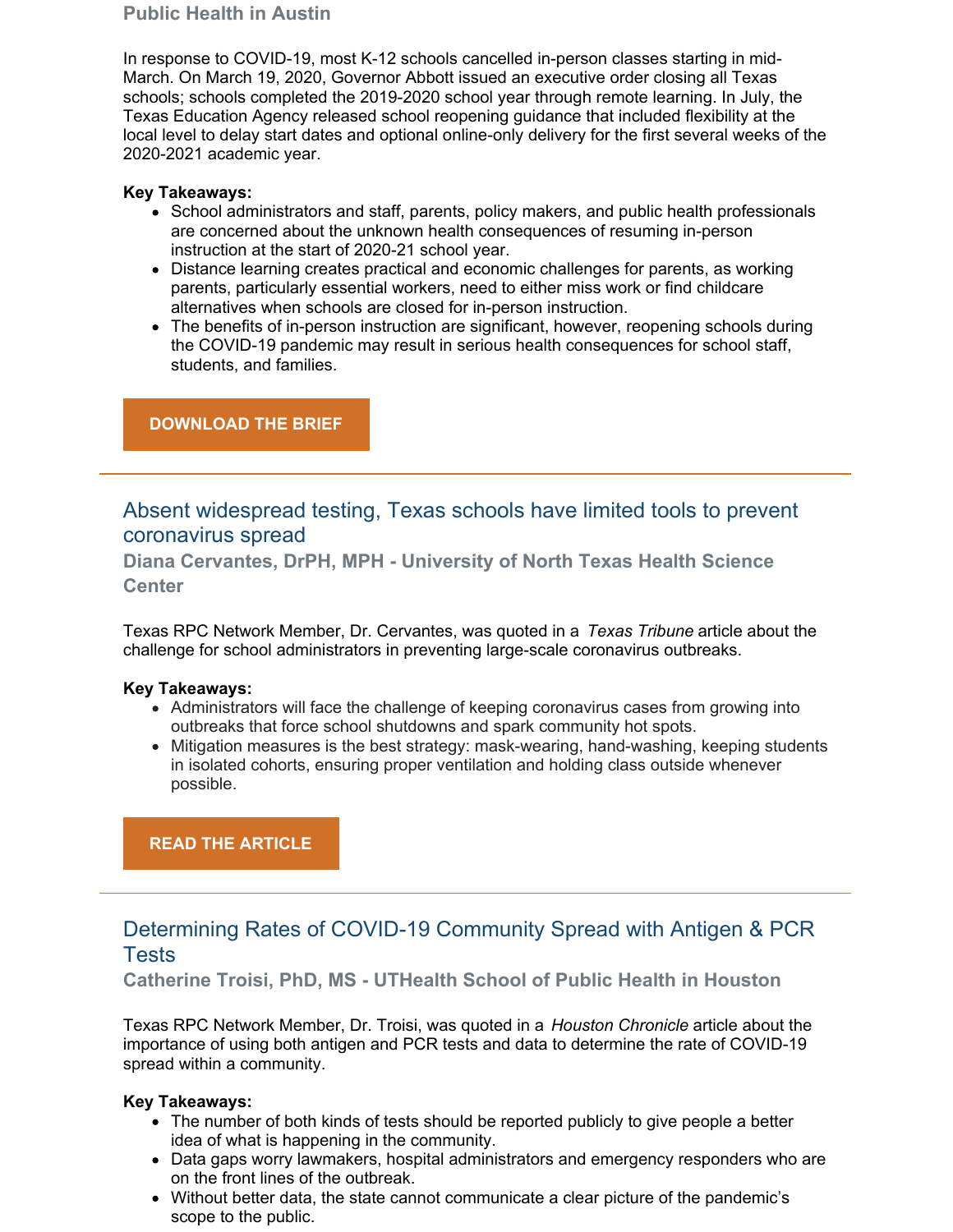## Decline of COVID-19 Testing in Texas and Reopening Schools **Catherine Troisi, PhD, MS - UTHealth School of Public Health in Houston**

Texas RPC Network Member, Dr. Troisi, was quoted in a *Texas Tribune* article about a decline in COVID-19 testing in Texas and the reopening of schools.

#### **Key Takeaways:**

- Opening schools is complicated and the best we can do is get the number of cases down in the community so children can go back to school safely.
- The biggest concern with children going back to school is that they might become infected and bring COVID-19 home, spreading the virus to their families, community, and teachers.
- The worst thing would be for schools to open, then close due to the unpredictability of COVID-19 spread. We need to consider cost and the feasibility closing and reopening schools.

#### **READ THE [ARTICLE](https://www.texastribune.org/2020/08/10/coronavirus-testing-texas/?utm_source=Texas+Tribune+Newsletters&utm_campaign=3cdee12ea5-trib-newsletters-the-brief&utm_medium=email&utm_term=0_d9a68d8efc-3cdee12ea5-101176421&mc_cid=3cdee12ea5&mc_eid=7030a59d1c)**

# Non-Medical Masks in Reducing the Spread of COVID-19

**Katelyn K. Jetelina, PhD, MPH - UTHealth School of Public Health in Dallas**

Texas RPC Network Member, Dr. Jetelina was interviewed by KTRK-TV Channel 13 about which types of non-medical masks are best at reducing the spread of COVID-19 as students return to classrooms this fall.

#### **Key Takeaways:**

- Make sure your mask is a tight fit and has 3 layers like a surgical mask or cloth mask.
- Bandanas, ski masks, and neck gaiters do not offer enough protective layers
- We're not going for comfort of the mask, we're going for preventing community spread of COVID-19.
- Keep mask on while talking, sneezing, or coughing.

**[WATCH](https://www.iqmediacorp.com/ClipPlayer?ClipID=92d8b626-f85e-4481-8049-2b4a50da670f&TE=%7B0%7D) THE SHORT CLIP**

## Understanding Risk Levels of School Activities

**Katelyn K. Jetelina, PhD, MPH - UTHealth School of Public Health in Dallas**

Texas RPC Network Member, Dr. Jetelina was also interviewed by **[KHOU-TV](http://r20.rs6.net/tn.jsp?f=001DPyc8Pvyfo0a9IY19CR7vp9Sn_BQwwUja1D1xLZsgRZshAKx7KPyAtm961QVUjfWWWmzcRxbDxMLsb4wmz7fDC6y3fh7OEv7fAL293faSSzF6-s0eP1onT9u5tGYOBPWEJeWnnBCOutG1xX7KhDr7cZKo9kM5GmVSR4VoAJV4gtXpgwDbymS1MPNgkPGvvQqlzV9gPfYdJIewpSZI9DqX9l3FdiNDEUBo_ZV8Y2WulvQyS2rb1LLi_h6BPL9VJgqqPqorZ7SyVxsKCBLUWSFOc_79EnHgpJjwgfV2ibuKVnNkpLfBTaF6fKPeg2gSW2Dr-GKodSS9SeZ8Qj_mkFjxcn4YyJ1ZQ5LKKjkX37b6qDQTVv9R2muhAj1S2jfHftNn0xsmS4jjawOkVSor9LplfHW3S7RbZi363Mxx36oTQwqamyV3PyOeTJSZPddfzf9CLAaEclDmdYRjUXIlSOI5g9Tf8K5nrt__8IkLwKaTtA-6-G-oQl-6XGNhkM4Bir6jv-I7ldoOJuiS01XdBmkG6I6RFHyT8W6Bpy6wZvN02hQr0V0yfTrWc0dJDoK8NDpK9WJZJC3ydRRZOriyTHHcmKRhTgbYX5vFg6az_dU4E8jL8ASXyoJHytewrIx5B8beLaLOlP9YrPHGHDZq3HyXG0HsTghhwxi0gVQng0PMV7AktfW-00msEXn7TUgwP8hxUMpddp29gIdjxUEv_niKK1hXwtqZatrsusdOKe7SnSqa8KKRjVxn_FVrWbIAcomyViIaSawntaJVcMVIZkTAATp6WkjI6R3YyOtW5HFznXHEknQYKF2a1nHdHwqlt38ERTTKNaLn-KxnpwRLbY2cDJEBcyCcnkcgnBzhNjL1K2GEaQVvExZ2nPvzenwUXkPLKuthBrUcJC_bz1Jl4CP6BnTzRhINrlY9_JKwwd8fOztHRTIW7SELjzkOb9naEuM9MLdPIiGlCVupezJ0XIv-DtMAVgfMPCzniNACto9cHaWJede1a-fZpe-SA7Vj27AXbhL_UAn49zeTv8MDwswfH4YtZlnpqFL&c=T3XEXp6tKZfogUq28C_iuiEEodkDfKPXJuaj3oe-KOjWIDwVzcTlEw==&ch=8x49FNAL0XSzMbvstp0dmmDyFH1dMcIqVpy2mnVrP_EdLr3MNW63Ew==) Channel 11** about which school activities carry a higher risk of transmitting COVID-19. The story was also shared on **[KHOU.com](http://r20.rs6.net/tn.jsp?f=001DPyc8Pvyfo0a9IY19CR7vp9Sn_BQwwUja1D1xLZsgRZshAKx7KPyAtm961QVUjfW5sTUUKRm_-kRJpjoLq0NBUhqPpegUburBmHmwn8YHon8K3uXv-21Rcy8qRxux4EDtw7RlqezzBwuaPReNf-poLHdMu17tjRbQP3mbzf73FgWQKKmEzb2w9nowyqWJOZcPHOYFKOxT1Gu01RHCWy5cMGns0W61P2h8dHhvYwIf1KWB5BF3Vj45A-uJMswwi5pxUfpm_WubKb6W_Ncv4HwD7g3zHfRsltzO2qi2IOeVcA01ai1mimRjq99ozxzu8wJFvdyLCQkSUWmB7T-0ic3zOJYjDabjzHZezF1uKLYccrKMkStmGm3n8nqfWPI-3MorUzMwf_mbNH02kRLeW3Ekpr1RKN3fLt9DiZHJqWvpGdfGF1TSqpmdw5s-No59OnIg6APPLG1vlMy2KzDVgJKen0Gz45G9N9Ed_YSsCjiSjg4naCqhx5hgbcZ2dOXdcOO8P3HBNOguIAENOmKnz-F2a9hFds4RaQH6Y1TmiMf0aQkLNcFgB-hqVIrSENGQotp_QG6bfOzl-J358G3aasJl-dRPxRVaa4KAzUXEGw1F3Mcz9WXXNoYSjBzsitd11MBCMoUap8Ll0GA8pnKCIGNBglFJNMeTC3jmVGyVeGq4QiRPpr9y-cZvwaSvqsGp0zfPz7k6cAwBeK7VGrRhY7uo61A3LX8-EwAqUQfop-xu22RELfb5j4Trv8LcXU0lxlOSRvNXE9EsUvgZ87Xmq5WDEB7OySmGWGv2UcbiQ7cOwLp49BMQDT-pJoCwvqyVBd0WzRNBBvmJFlFd2GKHWm6eTurBvOFqDyGUuiF_wGuyT1SjcN7eBolb5_lqjKXcsXauOEf4Jki_IaWYchFwyDpNDEJFJJjLkKdhyMsEnBwBv4cUIQ4x0Ud5DkrE_UMQKYNd0RFBFRxx4sH6WaBPQvaEAc2rk24DHGvy9U5rY2gnGT4w2ewq2xhcHGQAsArfh5vO__1Vf_N__FHDmCZ_-rLZ4q5nQ2ivGDEKFQikKmUtOWvC0CkB-ULcxTEe99W3y3RivvjUuNO-lcVzfflQ7-uITj3Im65nDuuuwkYHoSUXK25mMsZDwXN-IVX1GGx-87kvq_46f6MNMDVn6KR0sYqp9oayDON_KYeuc1yxI6x2UAizVBP82jYQSqINEIsLWEvOgkm-5oh_mw=&c=T3XEXp6tKZfogUq28C_iuiEEodkDfKPXJuaj3oe-KOjWIDwVzcTlEw==&ch=8x49FNAL0XSzMbvstp0dmmDyFH1dMcIqVpy2mnVrP_EdLr3MNW63Ew==)**.

#### **Key Takeaways:**

- Review the K-12 School Relative Risk Index that is designed by COVID-19 experts from COVID-19 RECoVERY Consulting
- The handout includes color coding low-to-high activities from transportation to and from school, routine classwork, lunchtime, arts & humanities and recess & athletics
- For helping children understand the categories, you can print out the handout and keep it in your child's backpack.